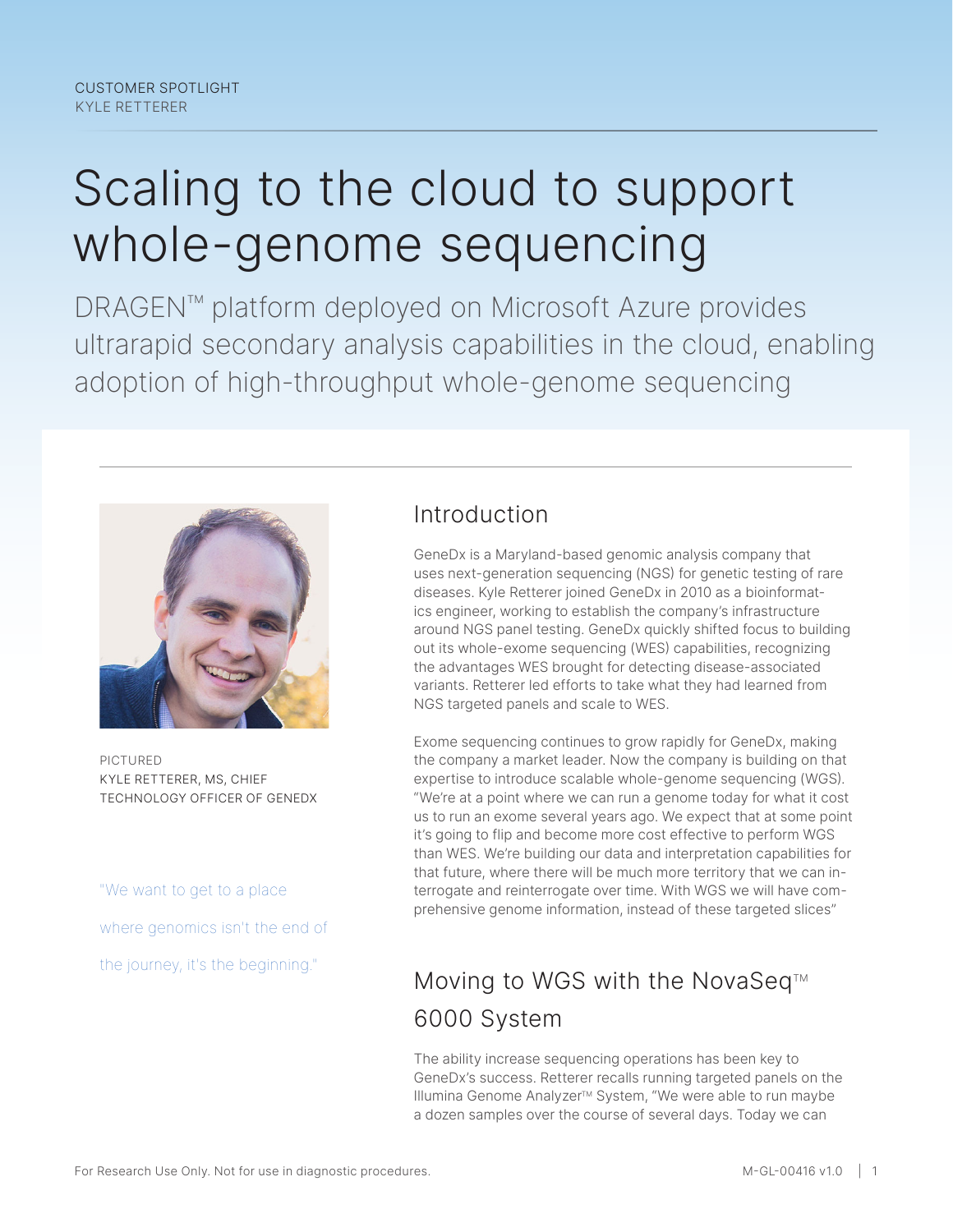"DRAGEN on Azure enables people to share data much more readily because the data are already sitting in a secure cloud...Also, the ability to reanalyze older data becomes more practical...With cloudbased storage, you have all that data readily available. It enables you to do more retrospective analyses."

"You've got to evolve the technology on all sides. The laboratory technology and the data technology are complimentary pieces."

sequence hundreds of exomes, dozens of genomes, on a single NovaSeq 6000 System. We're much higher throughput. We're able to investigate more of the genome for more people at a lower cost because of Illumina sequencing technology." But scaling up their sequencing capabilities meant they also needed to increase their ability to manage, analyze, and interpret all that data.

## Enter the DRAGEN Bio-IT Platform

The DRAGEN Bio-IT Platform uses reconfigurable field-programmable gate array (FPGA) technology to deliver highly accurate, ultrarapid secondary analysis of NGS data. GeneDx integrated the DRAGEN Server into its existing on-premise solution to lower costs and drastically reduce analysis times. The DRAGEN platform provided more than just the speed. "We liked the simplicity of it. We also liked the modularity of it. We were able to take DRAGEN software and plug it into our existing infrastructure and pipelines relatively seamlessly."

By incorporating a [DRAGEN on-premise solution](https://www.illumina.com/company/video-hub/bWtdRIHs0t8.html), GeneDx was able to build up a significant data center with the ability to handle the computation and data storage needs that running ~5000- 10,000 exomes per month required. But as GeneDx began the process of moving from WES to WGS, the challenge became obvious to Retterer. "With WGS, you generate about 25× as much sequencing data per sample as compared to WES. We've run over 300,000 exomes to date, about a third of those in the last year. But if we convert all of our WES to WGS, suddenly our data center has to grow 20-30 times its current size. The amount of infrastructure we would need, it's a bit overwhelming. Our data center would become bigger than our laboratory. We want to keep with the GeneDx mission; we're a research and diagnostics company, not a data center."

## Scaling data infrastructure to the cloud with Microsoft Azure

As GeneDx transitioned from exomes to genomes, Retterer knew their use of the DRAGEN platform had to scale as well. "You've got to evolve the technology on all sides. The laboratory technology and the data technology are complementary pieces. I think cloudbased computing and storage are necessary as you adopt WGS at the scale GeneDx is doing." DRAGEN on Azure provided GeneDx the cloud-based computing they needed to scale to WGS, while delivering the same speed and simplicity they experienced with DRAGEN on-premise for data analysis.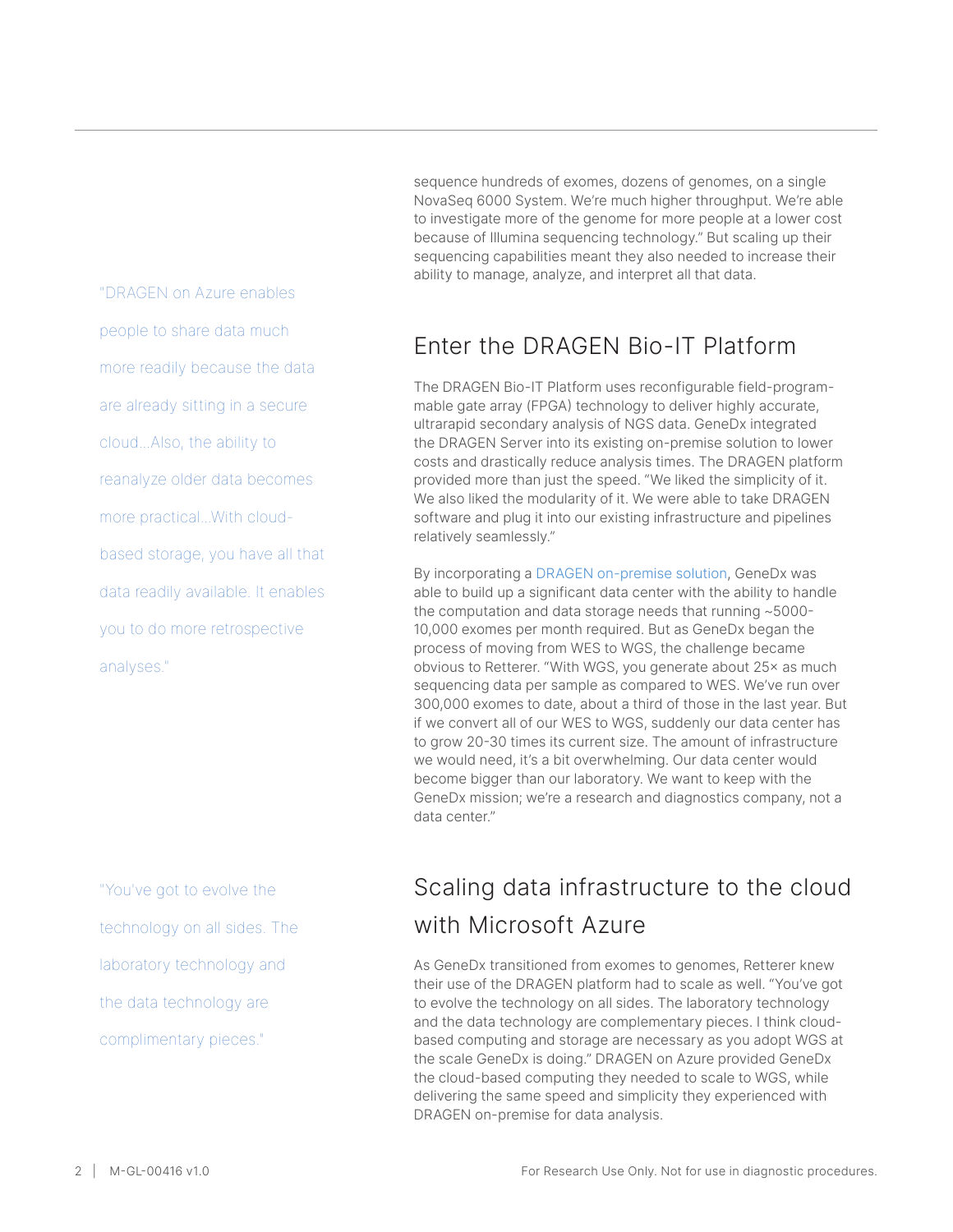In addition to the benefits seen with performing data analysis in the cloud, Retterer recognizes other impacts DRAGEN on Azure has on their data management. "One thing that's clear is DRAGEN on Azure enables people to share data much more readily because the data are already sitting in a secure cloud. Sharing data with clients or collaborators becomes a bit smoother. Also, the ability to reanalyze older data becomes more practical. We've sequenced 300,000 exomes, but we don't have all 300,000 exomes constantly available on high-performance computer systems on premise because that's too expensive. With cloud-based storage, you can have all that data more readily available. It enables you to do more retrospective analyses."

As a bonus, it turned out that migrating to the cloud to leverage the FPGAs on Azure was more cost efficient for GeneDx than maintaining their own high-performance computing center. "The DRAGEN platform uses these FPGA systems for analysis, and there are plenty of them in Azure. We're able to bring a large number of them online at once, run all of our analysis jobs in parallel, and then bring them offline. Because the DRAGEN platform is so fast, we don't need them for that long, so we can be cost effective with our cloud usage." That ability to analyze multiple samples simultaneously is another advantage of DRAGEN on Azure. Cloud-based analysis reduces turnaround times by eliminating the need to queue up multiple samples for analysis on a single DRAGEN Server on premise.

#### Security in the cloud

As a research and diagnostics company dealing with personal genomic data, security is paramount to GeneDx. According to Retterer. "Cloud-based data management can be more secure than storage on premise, because you have this larger ecosystem of security that you can take advantage of, but make sure you design for that from the start. We've worked with a managed cloud service provider, who specializes in the healthcare space, to help us with the transition and with securing all of the infrastructure. Whether you choose to work with a managed cloud service provider or use services directly through Illumina, it makes sense to get help."

Retterer sees another area where moving to the cloud offers clear advantages. "Transitioning to Microsoft Azure removes some of the risk involved in having a large, on-premise data center. We have built-in redundancy and a disaster recovery plan, but with DRAGEN on Azure, an on-premise disaster won't impact operations to the same extent."

"We liked the simplicity of it. We also liked the modularity of it... we were able to take DRAGEN software and plug it into our existing infrastructure and pipelines relatively seamlessly."

"The biggest thing is that DRAGEN on Azure enables the shift from exomes to whole genomes and the complimentary shift to broader testing of more people."